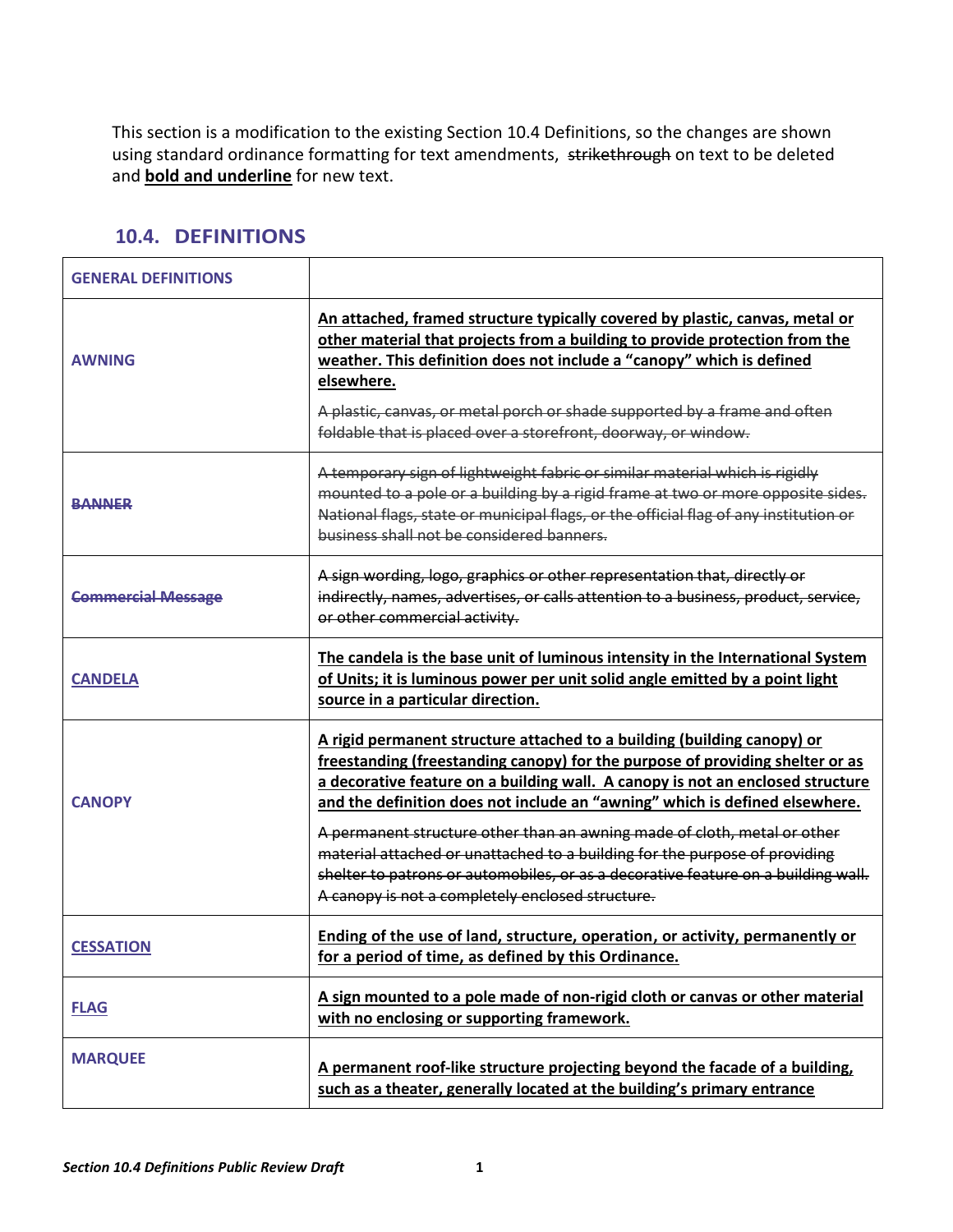|                 |                                               | designed to provide protection from the weather upon which messages are                                                                                                                                                                                                                                                                                                             |
|-----------------|-----------------------------------------------|-------------------------------------------------------------------------------------------------------------------------------------------------------------------------------------------------------------------------------------------------------------------------------------------------------------------------------------------------------------------------------------|
|                 |                                               | placed.                                                                                                                                                                                                                                                                                                                                                                             |
|                 |                                               | A permanent roof-like structure projecting beyond a building or building wall<br>generally designed and constructed to provide protection from the weather.                                                                                                                                                                                                                         |
| <b>NIT</b>      |                                               | A unit of luminance equal to 1 candela per square meter (cd/m2), measured<br>perpendicular to the rays of the source.                                                                                                                                                                                                                                                               |
|                 |                                               | A measurement of a sign's luminance measured in the number of candela per<br>square meter (cd/m2).                                                                                                                                                                                                                                                                                  |
| <b>PLAYRILL</b> |                                               | A sign announcing entertainment offered or to be offered at a business location<br>on the site where the sign is displayed.                                                                                                                                                                                                                                                         |
| <b>SIGNS</b>    | of the different sign types.) <b>!!LINK!!</b> | The following definitions relate to Signs: (See Section 5.7.16, Sign Images by Sign Type to view images                                                                                                                                                                                                                                                                             |
|                 |                                               | A temporary sign constructed in such a manner as to form an "A" or tent-like<br>shape, hinged or not hinged at the top. Also known as a "sandwich board<br>sign."                                                                                                                                                                                                                   |
|                 | a) A-Frame Sign                               | A sign not permanently attached to the ground or other permanent structure,<br>that is displayed for a limited period of time, and is constructed in such a<br>manner as to form an "A" or tent-like shape, hinged or not hinged at the top;<br>each angular face held at an appropriate distance by a supporting member.<br>Also known as a "menu board" or "sandwich board sign." |
|                 | b) Air-Blown<br><b>Sign/Device</b>            | Any sign of which all or part is set in motion by mechanically forced air such<br>as signs or devices referred to commercially as "air puppets" and "air<br>dancers."                                                                                                                                                                                                               |
|                 | c) Animated Sign                              | Any type of sign where all or part of the sign copy visibly moves in any fashion<br>whatsoever using illumination of any type to show movement, motion,<br>action, special effects, scenery, or change.<br>A sign which flashes, revolves, rotates, or swings by mechanical means or which<br>uses a change of lighting to depict action or to create a special effect or scene.    |
|                 | d) Announcement<br><b>Sign</b>                | A sign that meets the area and height requirements for an announcement<br>sign in Section 5.7.7, Signs Allowed Without a Sign Permit.                                                                                                                                                                                                                                               |
|                 | e) Attached Sign                              | A sign that is affixed to or painted on a building or structure.<br>A sign that is affixed directly or indirectly to the exterior of any surface of any<br>building, to a projecting structure of a building, or to any outdoor structure.                                                                                                                                          |
|                 | f) Attached Specialty<br><b>Sign</b>          | A blade, crown, freestanding canopy, or supergraphic sign.                                                                                                                                                                                                                                                                                                                          |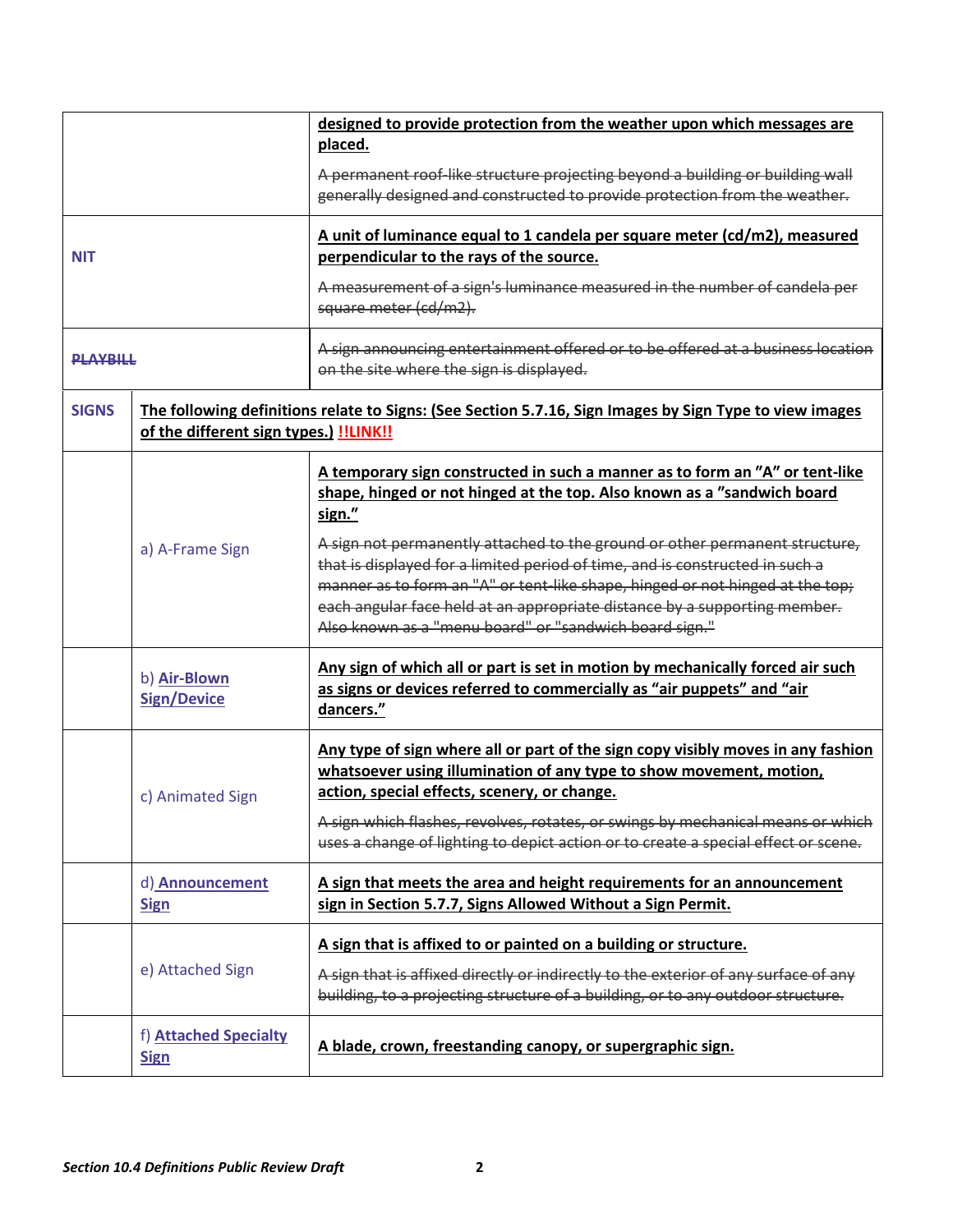| g) Awning Sign                                                                                     | An attached sign applied to an awning.<br>Any sign which is a part of a fabric or other nonstructural awning.                                                                                                                                                                                                                                                                                                                               |
|----------------------------------------------------------------------------------------------------|---------------------------------------------------------------------------------------------------------------------------------------------------------------------------------------------------------------------------------------------------------------------------------------------------------------------------------------------------------------------------------------------------------------------------------------------|
| h) Blade Sign                                                                                      | An attached specialty sign located between 9 and 12 feet above grade on the<br>building facade and projecting from that facade.                                                                                                                                                                                                                                                                                                             |
| i) Building Banner Sign                                                                            | An attached specialty sign constructed of mesh, vinyl, fabric, or similar<br>material attached to a building facade in a perpendicular manner.                                                                                                                                                                                                                                                                                              |
| j) Building Canopy Sign                                                                            | An attached sign structurally part of or located on a building canopy.<br>A sign which is a part of or attached to an awning, canopy or other fabric-like or<br>plastic protective structure which is extended over a door, window, or<br>entranceway.                                                                                                                                                                                      |
| k) Building Marker<br><b>Sign Moved to sign</b><br>definitions and revised<br>title and definition | A sign attached to a building inscribed onto a masonry surface or metal<br>plaque or other permanent material.<br>A sign indicating the name of a building and date and incidental information<br>about its construction, which sign is cut into a masonry surface or made of<br>bronze or other permanent material.                                                                                                                        |
| I)Cabinet Sign                                                                                     | A sign structure which contains a removable sign face panel and/or<br>background constructed of plastic or similar translucent materials and which<br>has an internal light source.                                                                                                                                                                                                                                                         |
| m) Changeable Copy<br>Sign                                                                         | A sign or portion thereof that displays nonelectronic messages in which the<br>copy is arranged or rearranged manually or mechanically.<br>A sign which displays messages in which the copy may be arranged or<br>rearranged by hand.                                                                                                                                                                                                       |
| n) Construction Sign                                                                               | A sign temporarily placed on the property where site work, building<br>construction and/or a tenant improvement is in progress.<br>A sign which identifies the architects, engineers, contractors, and other<br>individuals or firms involved with construction of development, the name of<br>the building or development, the intended purpose of the building or<br>development under construction, and/or the expected completion date. |
| o) Crown Sign                                                                                      | An attached specialty sign located on the facade of the topmost story of a<br>multi-story building and not projecting above the roofline of the building.                                                                                                                                                                                                                                                                                   |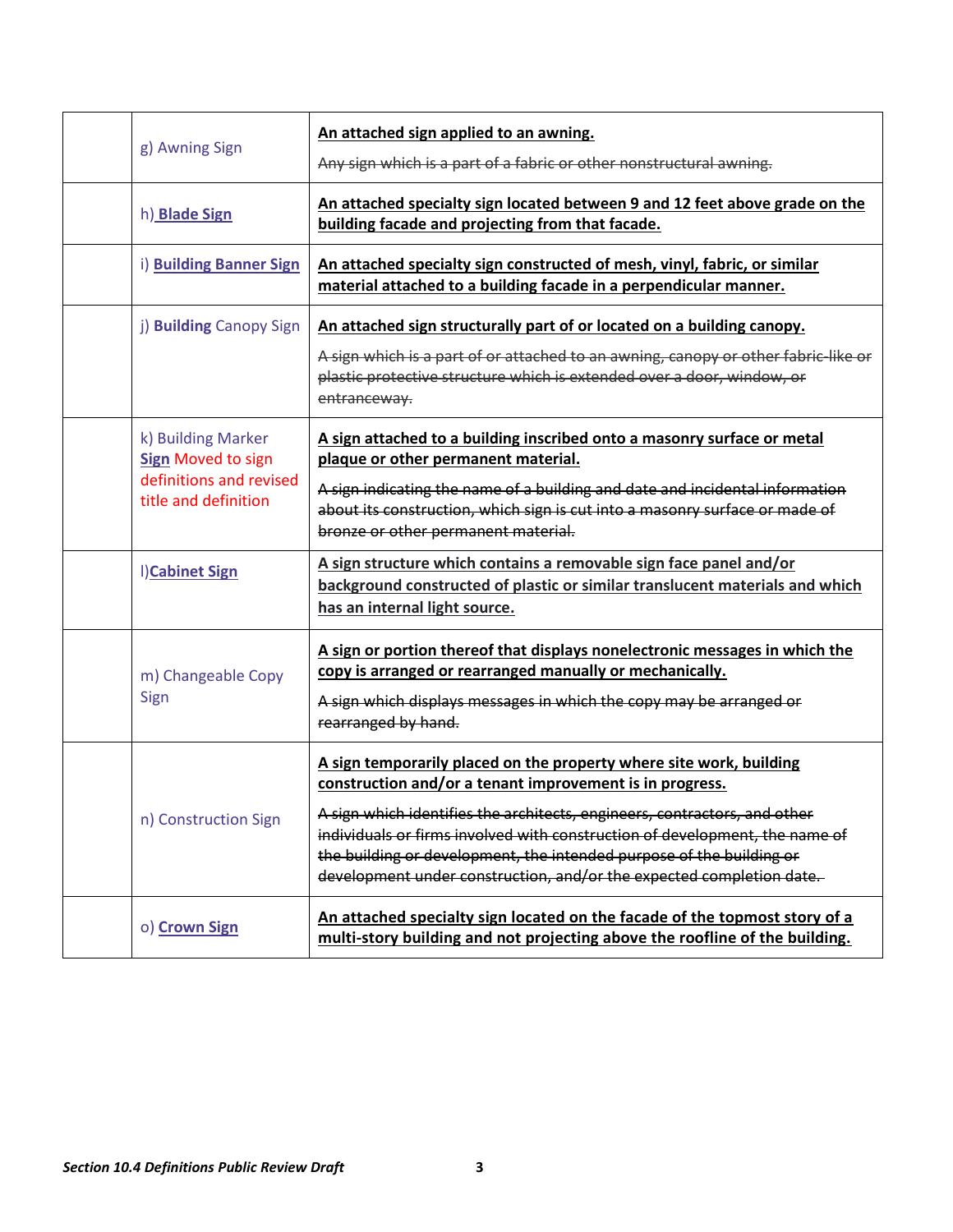| p) Cut-Out Letter<br>/Lighting Graphic Sign<br>Moved to sign<br>definitions and revised<br>title and definition                               | A sign designed in a manner that only the outlines of the letters, numerals,<br>graphics, or symbols are illuminated from an internal lighting source while the<br>remainder of the sign is covered with opaque materials that prevent<br>illumination. Neon or tube lighting is not considered cut-out lettering.<br>Lighting so arranged that only the outlines of letters, numerals, or symbols are<br>illuminated from an internal lighting source while the remainder of the Sign is<br>covered with nontransparent materials that prevent illumination.                                                                                                                                                                                                                                                                                                                                                                                  |
|-----------------------------------------------------------------------------------------------------------------------------------------------|------------------------------------------------------------------------------------------------------------------------------------------------------------------------------------------------------------------------------------------------------------------------------------------------------------------------------------------------------------------------------------------------------------------------------------------------------------------------------------------------------------------------------------------------------------------------------------------------------------------------------------------------------------------------------------------------------------------------------------------------------------------------------------------------------------------------------------------------------------------------------------------------------------------------------------------------|
| q) Development<br><b>Entrance Sign</b>                                                                                                        | A freestanding specialty sign located at a principal entrance to the<br>development.                                                                                                                                                                                                                                                                                                                                                                                                                                                                                                                                                                                                                                                                                                                                                                                                                                                           |
| r) Directional and<br><b>Safety Sign (combined</b><br>Instructional and<br><b>Warning signs)</b>                                              | A sign that has a purpose of guiding traffic and pedestrians, or identifying<br>hazards on public or private property, that is secondary to the primary use of<br>the property on which it is located, such as "no parking," "entrance," "exit,"<br>"loading only," and similar signs of warning and/or directives, such as "high<br>voltage" or "no trespassing."                                                                                                                                                                                                                                                                                                                                                                                                                                                                                                                                                                             |
| s) Electronic<br><b>Changeable Copy Sign</b>                                                                                                  | A sign or portion thereof that changes sign copy electronically or displays<br>electronic, non-pictorial information using alphanumeric characters<br>employing light emitting diodes, fiber optics, light bulbs, or other illumination<br>devices.<br>A sign or portion thereof that displays electronic, non-pictorial text information<br>in which each alphanumeric character, graphic or symbol is defined by a small<br>number of matrix elements using different combinations of light emitting<br>diodes (LED's), fiber optics, light bulbs, or other illumination devices within the<br>display area. Electronic changeable copy signs include computer<br>programmable, microprocessor controlled electronic displays, and also include<br>projected images or messages with these characteristics onto buildings or other<br>objects. Electronic changeable copy signs do not include traffic control or other<br>official signage. |
| t) Externally<br><b>Illuminated Sign</b><br><b>Illumination, Indirect</b><br>Moved to sign<br>definitions and revised<br>title and definition | A sign where the light source is not contained within the sign, but is external<br>and projected onto the sign.<br>Illumination from a light source that is not contained within the sign, where the<br>light source is external and projected onto the sign.                                                                                                                                                                                                                                                                                                                                                                                                                                                                                                                                                                                                                                                                                  |
| u) Flashing Sign                                                                                                                              | A sign that projects or displays (or has the illusion of) an intermittent,<br>blinking, scintillating, or flashing light source.<br>A type of animated sign which contains an intermittent, blinking, scintillating,<br>or flashing light source, or which includes the illusion of intermittent or flashing<br>light, or an externally mounted intermittent light source.                                                                                                                                                                                                                                                                                                                                                                                                                                                                                                                                                                     |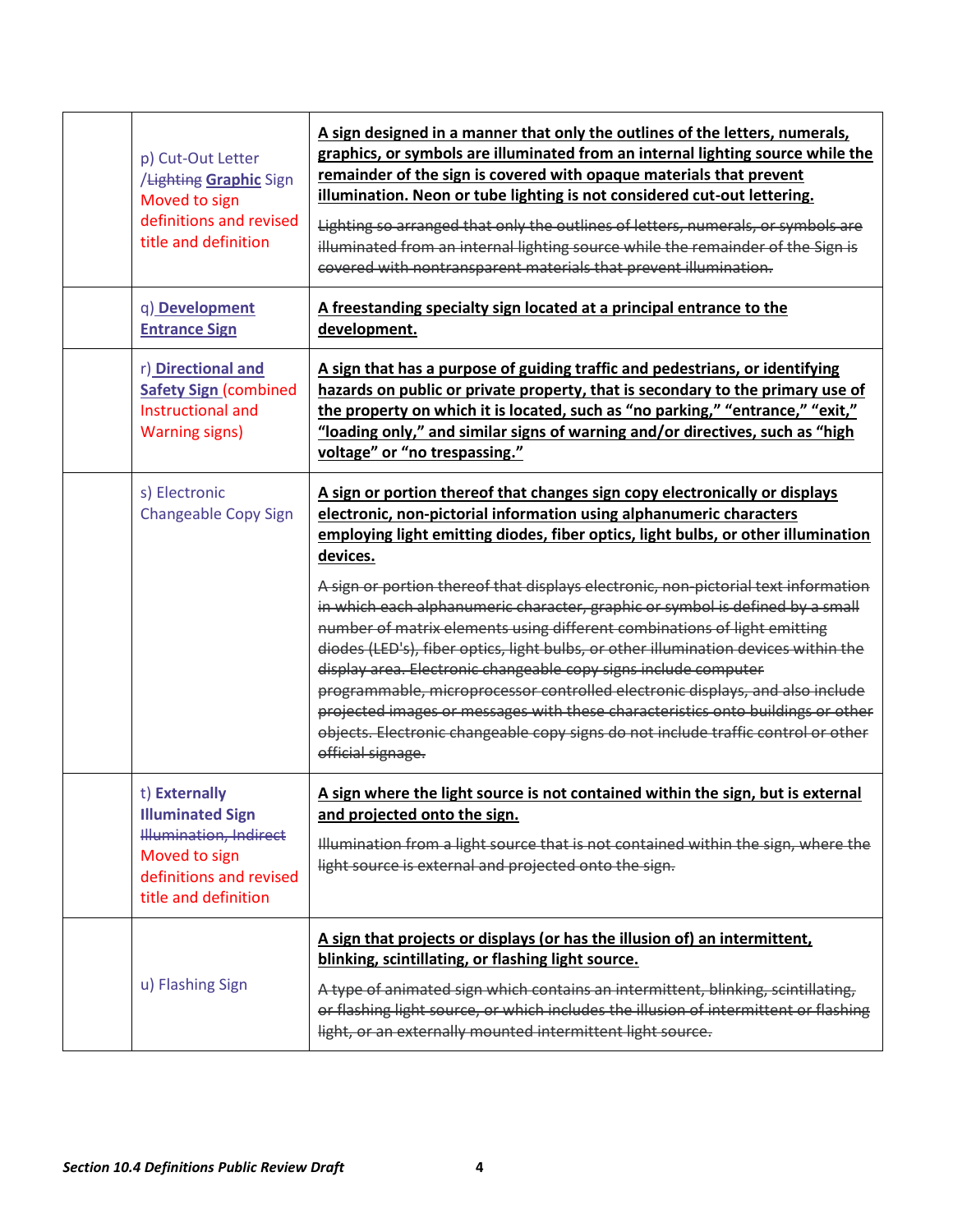| v) Freestanding Sign                                               | A sign that is affixed to the ground with one or more supports, or on a fence,<br>or other non-building wall, but not on any portion of a building.<br>A sign which is placed on or anchored in the ground with one or more supports<br>that are not part of a building or other structure.                                                                                                                                                       |
|--------------------------------------------------------------------|---------------------------------------------------------------------------------------------------------------------------------------------------------------------------------------------------------------------------------------------------------------------------------------------------------------------------------------------------------------------------------------------------------------------------------------------------|
| w) Freestanding<br><b>Canopy Sign</b>                              | An attached specialty sign structurally part of or located on a freestanding<br>canopy.                                                                                                                                                                                                                                                                                                                                                           |
| <b>Governmental Sign</b>                                           | A sign erected by or on behalf of a governmental body to post a legal notice,<br>identify public property, convey public information of significant importance, or<br>direct or regulate pedestrian or vehicular traffic.                                                                                                                                                                                                                         |
| x) Freestanding Multi-<br><b>Tenant Development</b><br><b>Sign</b> | A sign located on a lot with a multi-tenant building with 3 or more tenants, a<br>group development, or a multiple lot development.                                                                                                                                                                                                                                                                                                               |
| y) Freestanding<br><b>Specialty Sign</b>                           | A development entrance sign, institutional banner sign, or light-pole banner<br>sign.                                                                                                                                                                                                                                                                                                                                                             |
| z) Historical or<br><b>Memorial Sign</b>                           | A freestanding sign located on property that is individually listed on the<br>National Register of Historic Places, designated a Guilford County Landmark<br>property, within a Local Historic Overlay district, or on similar historic<br>properties.<br>A sign which commemorates a historical person, structure, place, or event or<br>which denotes, honors, celebrates, or acknowledges an historical person,<br>structure, place, or event. |
| <b>SIGN, IDENTIFICATION</b>                                        | A sign used to display the name, address, logo or other identifying symbol of an<br>individual, family, business, institution, service, or organization occupying the<br>premises; the profession of the occupant; the name of the building on which<br>the sign is attached; or directory information in group developments or<br>buildings with multiple tenants.                                                                               |
| <b>SIGN. INSTRUCTIONAL</b>                                         | A sign that provides assistance, with respect to the premises on which it is<br>maintained, for the direction, safety, or convenience of the public such as<br>"entrance," "exit," "one way," "telephone," "parking," "no parking," and similar<br>instructions.                                                                                                                                                                                  |
| aa) Inflatable Sign                                                | A limited duration sign which is multi-dimensional and filled with air or gas.<br>This definition does not include balloons without messages.                                                                                                                                                                                                                                                                                                     |
| bb) Institutional<br><b>Banner Sign</b>                            | A specialty freestanding sign constructed of mesh, vinyl, fabric, or similar<br>material attached on opposite ends to permanent ground-mounted posts.                                                                                                                                                                                                                                                                                             |
| cc) Institutional<br><b>Directional Sign</b>                       | A sign that has a purpose of guiding traffic and pedestrians within the<br>Institutional District and meets the standards of Section 5.7.11, Signs in<br><b>Institutional Districts.</b>                                                                                                                                                                                                                                                          |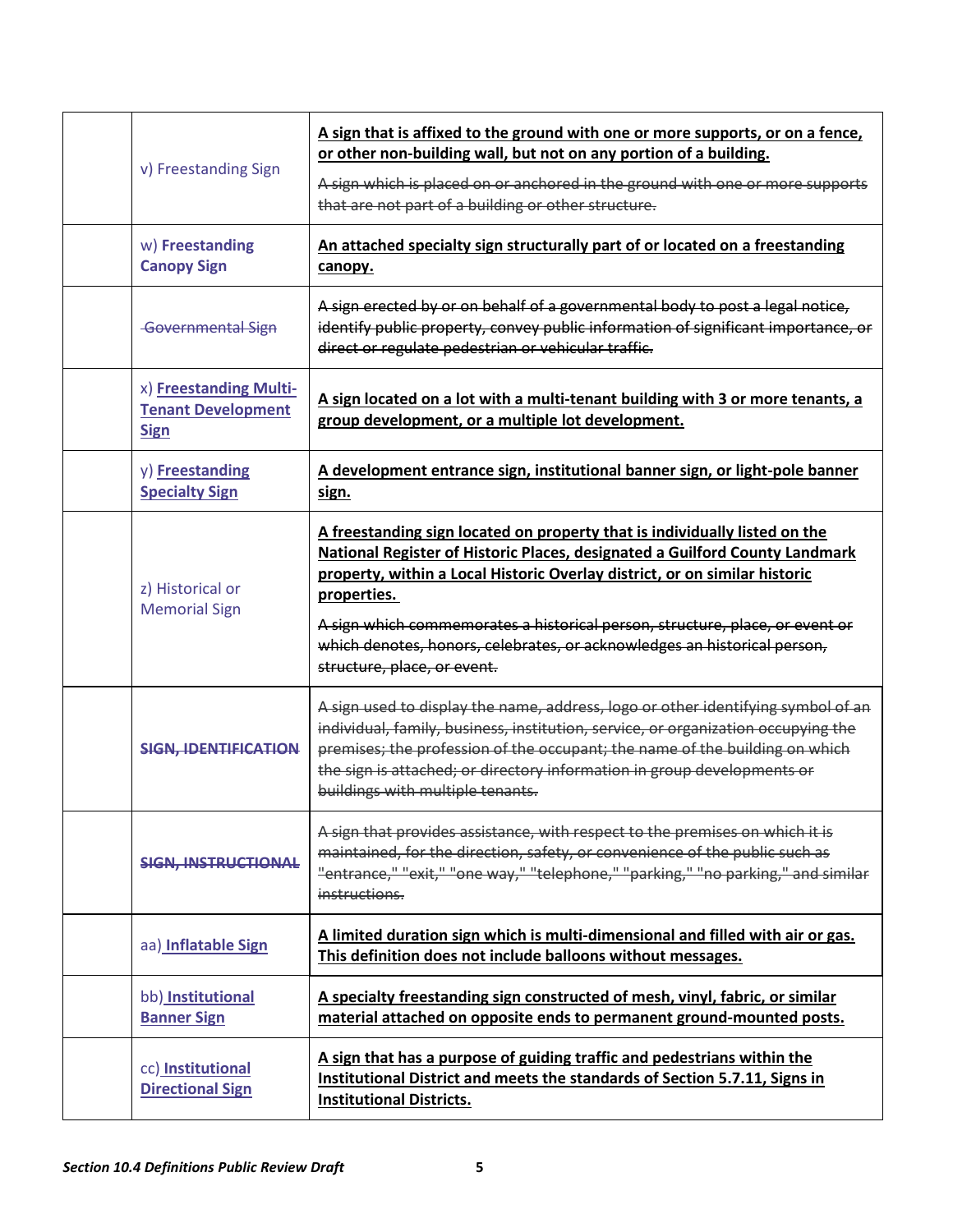| dd) Internally<br><b>Illuminated Sign</b><br>Direct Illumination<br>Moved to sign<br>definitions and revised<br>title and definition | A sign where the light source is concealed or contained within the sign itself<br>and becomes visible by shining through a translucent surface or is shielded<br>silhouette lighting that illuminates or backlights an image or lettering.<br>Illumination from a light source that is contained within the sign, where the<br>light source is internal to the sign.                                                                                                                          |
|--------------------------------------------------------------------------------------------------------------------------------------|-----------------------------------------------------------------------------------------------------------------------------------------------------------------------------------------------------------------------------------------------------------------------------------------------------------------------------------------------------------------------------------------------------------------------------------------------------------------------------------------------|
| ee) Item of<br><b>Information</b>                                                                                                    | A word, single number, logo or other image. The following shall also be<br>considered single items of information: a telephone number; an address<br>number; a street name, including a designation as "street," "avenue" or other<br>street type.                                                                                                                                                                                                                                            |
| ff) Legible                                                                                                                          | A message that is clear enough to read or view from a particular location<br>(such as a street) if a person, who is between five feet and six feet tall and has<br>eyesight (corrected or natural) adequate to pass the North Carolina driver's<br>license criteria, can discern the meaning of the message. A message viewable<br>from any street or residential use other than the lot on which the sign is<br>located is presumed to be legible if the letter height exceeds eight inches. |
| gg)Light-Pole Banner<br><b>Sign</b>                                                                                                  | A specialty freestanding sign constructed of mesh, vinyl, fabric, or similar<br>material attached to a light-pole.                                                                                                                                                                                                                                                                                                                                                                            |
| hh) Limited Duration<br><b>Sign</b>                                                                                                  | A sign that meets the standards of Section 5.7.12, Limited Duration Signs, and<br>is displayed for a limited period of time that is not permanently mounted to<br>the ground, on a building, or structure. Limited duration signs shall only<br>include inflatable signs, pennants, and temporary banner signs.<br>A sign that is displayed for a limited period of time and/or is not permanently<br>mounted.                                                                                |
| ii) Marquee Sign                                                                                                                     | A sign attached to, in any manner, or made a part of a marquee.                                                                                                                                                                                                                                                                                                                                                                                                                               |
| jj) Mechanically<br><b>Moving Sign</b>                                                                                               | A sign that revolves, rotates, spins, oscillates, or swings.                                                                                                                                                                                                                                                                                                                                                                                                                                  |
| kk) Menu Board Sign                                                                                                                  | A sign located in proximity to a drive-through or drive-up speaker or service<br>window from which an order is placed.                                                                                                                                                                                                                                                                                                                                                                        |
| II) Monument Sign                                                                                                                    | A monolithic freestanding ground-mounted sign in which the bottom of the<br>sign is base is a solid structure flush or nearly flush with the ground.                                                                                                                                                                                                                                                                                                                                          |
| mm) Mural                                                                                                                            | An image that does not include text and is painted, drawn, or otherwise<br>applied directly to a building wall.                                                                                                                                                                                                                                                                                                                                                                               |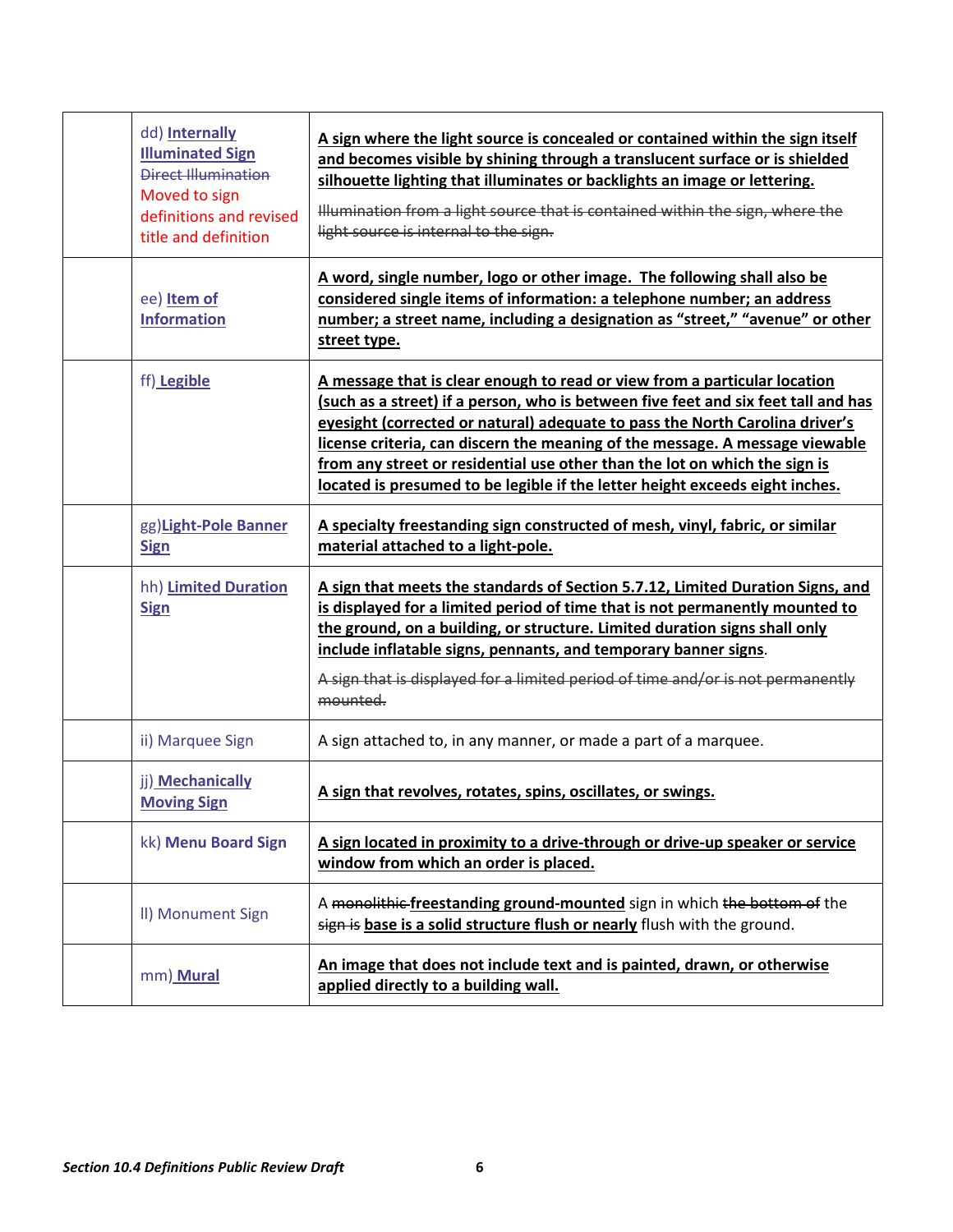| nn) Nonconforming<br>Sign Moved to sign<br>definitions and revised<br>definition | A sign that was lawfully erected, constructed, or placed that does not<br>conform to current size, height, location, design, construction, or other<br>requirements of this Ordinance. (See Section 8.5, Nonconforming Signs)<br>Any sign that was lawful at the date on which it was established, but does not<br>meet the standards of this Ordinance.                                                                                                   |
|----------------------------------------------------------------------------------|------------------------------------------------------------------------------------------------------------------------------------------------------------------------------------------------------------------------------------------------------------------------------------------------------------------------------------------------------------------------------------------------------------------------------------------------------------|
| <b>SIGN OWNER</b>                                                                | A person holding legal title or legal right to occupy or carry on business in a<br>structure or any facility and shall include each and every person who shall have<br>title to or benefit of a sign, or for whose benefit any type sign is erected or<br>maintained. Where there is more than 1 landowner, as defined, their duties<br>and obligations under this Ordinance are joint and several, and shall include the<br>responsibility for such sign. |
| oo) Pennant Moved to<br>sign definitions and<br>revised definition               | A limited duration sign, which is a windblown device, made of lightweight<br>plastic, fabric, or other material, whether or not containing a message of any<br>kind, suspended from a rope, wire, or string, usually in series, designed to move<br>in the wind.                                                                                                                                                                                           |
| pp) Projecting Sign                                                              | An attached sign that extends from the building facade over 12 feet above<br>grade. This term does not include an awning, blade, or canopy sign.<br>A sign end-mounted or otherwise attached to an exterior wall of a building<br>which forms an angle with the wall.                                                                                                                                                                                      |
| qq) Real Estate Sign                                                             | A sign temporarily placed on the premises where the land, building spaces, or<br>other appurtenances are for sale or rent.<br>A sign displayed for the purpose of offering for sale, lease, or rent the land on<br>which the sign is erected, affixed, or otherwise established.                                                                                                                                                                           |
| rr) Roof Sign                                                                    | An attached sign located on a building roof or on a wall that extends above<br>any portion of the roof line or parapet.<br>A sign erected and constructed wholly on and over the roof on a building,<br>supported by the roof structure, and extending vertically above the highest<br>portion of the roof.                                                                                                                                                |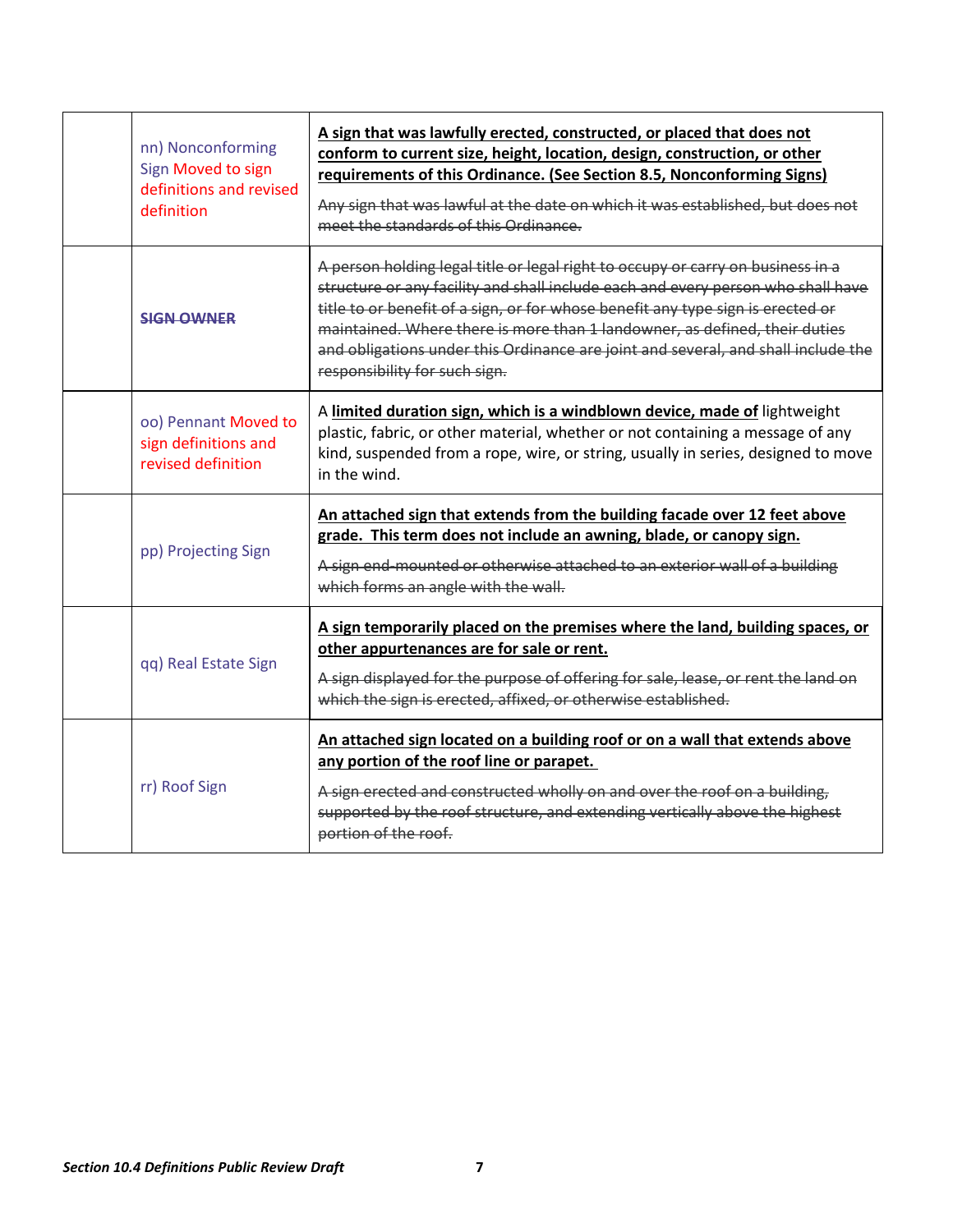| ss) Sign      |                                                                                                                              | Any temporary or permanent device, form, graphic, illumination, illustration,<br>symbol, wording, logo, representation, trademark, trademark color,<br>changeable image or message that is legible and intended or designed to call<br>attention to something or someone, or communicate information or a<br>message to the public. This definition shall not apply to any architectural<br>building feature directly integrated into or supporting a building, nor shall it<br>apply to any displays located inside buildings, courts, lobbies, stadiums, or<br>other structures that are not positioned in such a manner so as to be intended<br>to be seen from the exterior of the building or structure.<br>An object, device, display, or structure, or part thereof, which is used to<br>advertise, identify, display, direct, or attract attention to an object, person,<br>institution, organization, business, product, service, event, or location by any<br>means, including but not limited to words, letters, pennants, banners,<br>emblems, trademarks, trade names, insignias, numerals, figures, design,<br>symbols, fixtures, colors, illumination, or projected images or any other<br>attention directing device. |
|---------------|------------------------------------------------------------------------------------------------------------------------------|---------------------------------------------------------------------------------------------------------------------------------------------------------------------------------------------------------------------------------------------------------------------------------------------------------------------------------------------------------------------------------------------------------------------------------------------------------------------------------------------------------------------------------------------------------------------------------------------------------------------------------------------------------------------------------------------------------------------------------------------------------------------------------------------------------------------------------------------------------------------------------------------------------------------------------------------------------------------------------------------------------------------------------------------------------------------------------------------------------------------------------------------------------------------------------------------------------------------------------------|
| tt) Sign Area |                                                                                                                              | Area of the sign structure upon which the limits of the sign square footage is<br>computed. (See Section 10.2.10, Signs for rules of measurement)!!LINK!!                                                                                                                                                                                                                                                                                                                                                                                                                                                                                                                                                                                                                                                                                                                                                                                                                                                                                                                                                                                                                                                                             |
| uu) Sign Copy |                                                                                                                              | Wording or graphics on a sign surface either in permanent or removable form.<br>(See Section 10.2.10, Signs for rules of measurement)!!LINK!!                                                                                                                                                                                                                                                                                                                                                                                                                                                                                                                                                                                                                                                                                                                                                                                                                                                                                                                                                                                                                                                                                         |
| vv) Sign Face |                                                                                                                              | That portion of a sign on which the message of the sign is displayed, and<br>includes all those areas within a continuous perimeter enclosing the extreme<br>limits of all the writing, display, or presentation together with any other<br>display material forming an integral part of such sign or used to differentiate<br>the background against which such sign is placed, but does not include any<br>structural element used solely for supporting the said sign.<br>(See Section 10.2.10, Signs for rules of measurement)!!LINK!!                                                                                                                                                                                                                                                                                                                                                                                                                                                                                                                                                                                                                                                                                            |
|               | ww) Sign Structure                                                                                                           | The structure surrounding and or supporting the sign face. ((See Section<br>10.2.10, Signs for rules of measurement)!!LINK!!                                                                                                                                                                                                                                                                                                                                                                                                                                                                                                                                                                                                                                                                                                                                                                                                                                                                                                                                                                                                                                                                                                          |
| Moved to sign | xx) Silhouette Lighted<br><b>Sign SHIELDED</b><br><b>SILHOUETTE LIGHTING</b><br>definitions, revised<br>title and definition | A sign where light is directed against and reflected off the surface behind the<br>letters or image thereby producing a glowing effect around the letters or<br>image. Commonly referred to as back-lit lighting.<br>Lighting achieved by an illumination source located behind individual letters or<br>parts of a sign but not visible directly through such letters or parts of the sign to<br>the viewer.                                                                                                                                                                                                                                                                                                                                                                                                                                                                                                                                                                                                                                                                                                                                                                                                                         |
|               | yy) Supergraphic Sign                                                                                                        | An attached specialty sign, generally oversized, constructed of a mesh, vinyl,<br>fabric, or similar material with a temporary message that meets the standards<br>of Section 5.7.9., Attached Signs Requiring a Permit.                                                                                                                                                                                                                                                                                                                                                                                                                                                                                                                                                                                                                                                                                                                                                                                                                                                                                                                                                                                                              |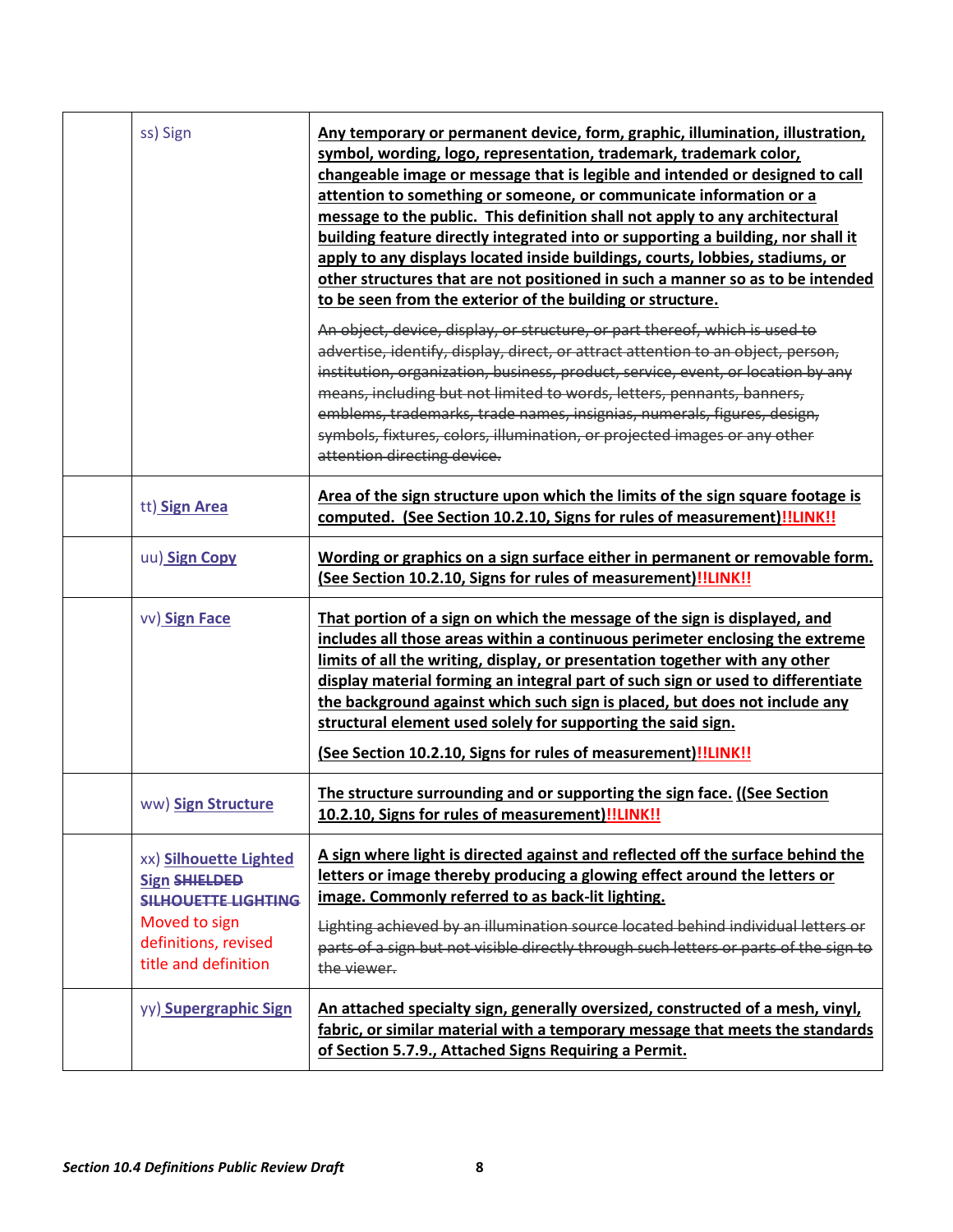| zz) Temporary Special<br><b>Promotion Banner</b><br><b>Sign Moved to sign</b><br>definitions, revised<br>title and definition | A limited duration sign constructed of mesh, vinyl, fabric, or similar material<br>attached on opposite ends to ground-mounted posts or secured to a building<br>facade. A flag shall not be considered a temporary banner sign.<br>A temporary sign of lightweight fabric or similar material which is rigidly<br>mounted to a pole or a building by a rigid frame at two or more opposite sides.<br>National flags, state or municipal flags, or the official flag of any institution or<br>business shall not be considered banners.                                                                                                                                                                              |
|-------------------------------------------------------------------------------------------------------------------------------|----------------------------------------------------------------------------------------------------------------------------------------------------------------------------------------------------------------------------------------------------------------------------------------------------------------------------------------------------------------------------------------------------------------------------------------------------------------------------------------------------------------------------------------------------------------------------------------------------------------------------------------------------------------------------------------------------------------------|
| <b>Special Promotion Sign</b>                                                                                                 | An advertising activity or circumstance of a business which is not part of its<br>daily activities or normal routine and in which the display and/or sale of<br>merchandise, ware, or other tangible items is the sole purpose for the<br>promotion.                                                                                                                                                                                                                                                                                                                                                                                                                                                                 |
| <b>Suspended Sign</b>                                                                                                         | A sign which is suspended from the underside of a horizontal plan surface and<br>is supported by the surface                                                                                                                                                                                                                                                                                                                                                                                                                                                                                                                                                                                                         |
| aaa) Portable Sign<br><b>Trailer Sign</b>                                                                                     | A sign, with or without wheels, on a supporting frame that is not permanently<br>attached to the ground or other permanent structure, and is designed to be<br>transported., including but not limited to Signs: designed to be transported by<br>means of wheels; converted to A- or T- frames; menu and sandwich board<br>signs; gas or hot-air filled balloons; umbrellas used for advertising; signs<br>attached to or painted on vehicles parked and visible from the public right-of-<br>way, unless said vehicle is used in the normal day-to-day operation of the<br>business.                                                                                                                               |
| bbb) Vehicle Sign                                                                                                             | A sign attached to, painted onto, or otherwise positioned in or on a vehicle or<br>trailer that is parked for a period of time or driven in a manner that indicates<br>that a principal use of the vehicle or trailer is for displaying the sign.                                                                                                                                                                                                                                                                                                                                                                                                                                                                    |
| ccc) Vending Sign                                                                                                             | A sign on a machine that dispenses or provides access to products for public<br>consumption or use. This term does not include drive-up accessory structures<br>which are covered in Section 4.4.4 Standards for Accessory Structures.                                                                                                                                                                                                                                                                                                                                                                                                                                                                               |
| ddd) Video Sign                                                                                                               | An electronic sign or a portion thereof that displays moving images<br>(animated) in monochrome or in color.<br>A sign consisting of a single computer monitor, video projector or television set,<br>or multiple computer monitors, video projectors, or television sets tiled<br>together contiguously or overlapped in order to form one large screen. Typical<br>display technologies include, but are not limited to, LCD panels, LED arrays, DLP<br>tiles and rear projection screens. Such signs may display static text, animation,<br>images or photos, electronic changeable copy including the use of changing<br>light to depict action or create special effects, video, or any combination<br>thereof. |